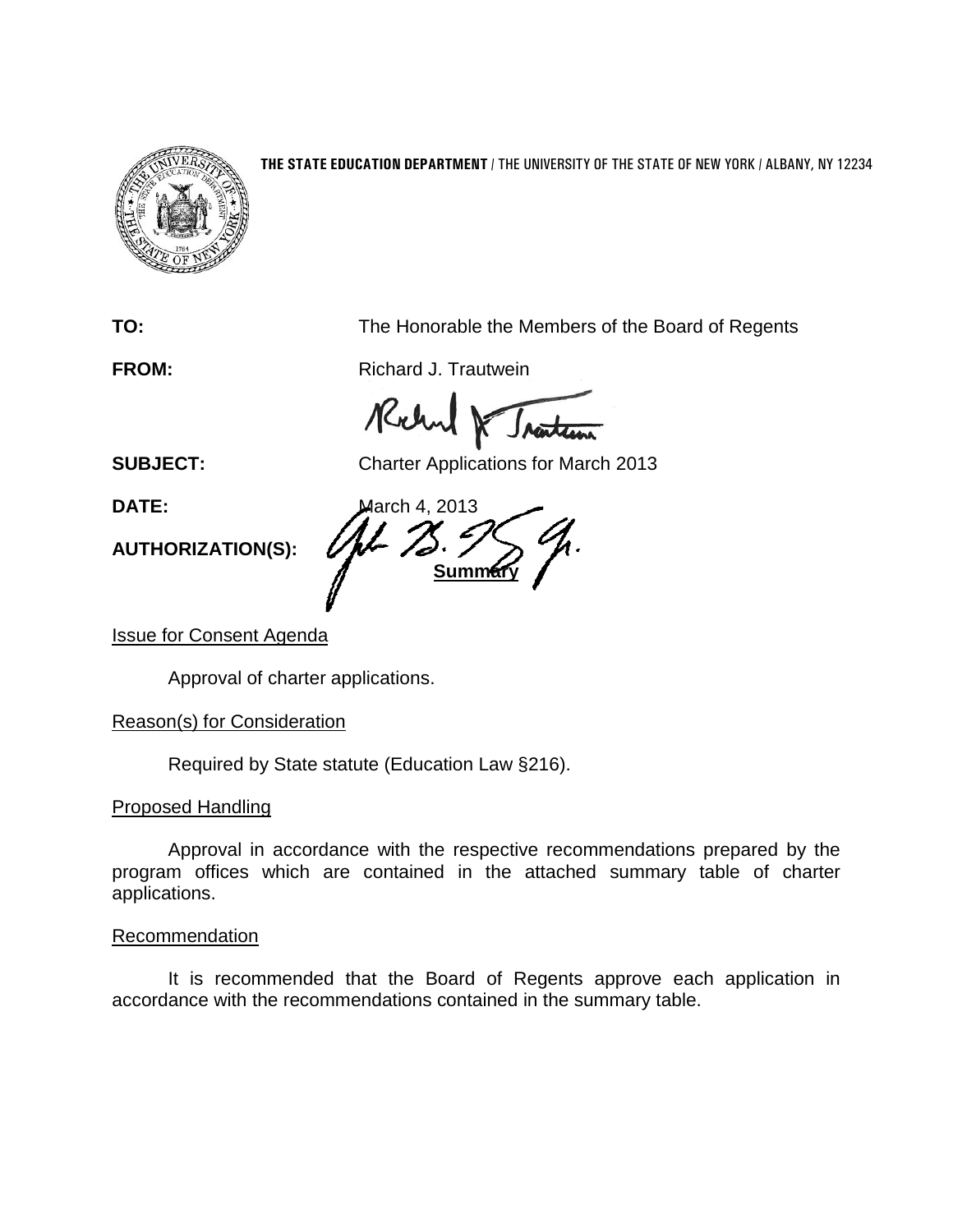# **Summary Table**

| <b>Name of Institution</b>                              | Program<br>Area | <b>County of</b><br><b>Location</b> | <b>Description of Charter Action(s)</b>                                                                                    |
|---------------------------------------------------------|-----------------|-------------------------------------|----------------------------------------------------------------------------------------------------------------------------|
| <b>Bancroft Public</b><br>Library                       | <b>CE</b>       | Washington                          | Grant an absolute charter.                                                                                                 |
| <b>Cornell Railroad</b><br><b>Historical Society</b>    | <b>CE</b>       | Tompkins                            | Amend charter to change the<br>corporate address.                                                                          |
| <b>Cornwall Historical</b><br>Society and<br>Museum     | <b>CE</b>       | Orange                              | Amend charter to change the<br>corporate name to "The Cornwall<br>Historical Society" and grant an<br>absolute charter.    |
| <b>DIRT Modified</b><br><b>Stock Car Museum</b>         | <b>CE</b>       | Cayuga                              | Consent to filing of certificate of<br>assumed name "DIRT Motosports Hall<br>of Fame and Classic Car Museum".              |
| <b>Hudson River</b><br><b>Maritime Museum</b>           | <b>CE</b>       | <b>Ulster</b>                       | Extend provisional charter for five<br>years.                                                                              |
| Jordan Historical<br>Society                            | <b>CE</b>       | Onondaga                            | Extend provisional charter for five<br>vears.                                                                              |
| Long Island<br><b>Educational TV</b><br>Council, Inc.   | <b>CE</b>       | <b>Nassau</b>                       | Dissolve Regents certificate of<br>incorporation.                                                                          |
| New York Putnam<br><b>Rail and Trail</b><br>Association | $\overline{CE}$ | Westchester                         | Grant a provisional charter for five<br>years.                                                                             |
| The People's<br><b>Museum</b>                           | <b>CE</b>       | Queens                              | Extend provisional charter for five<br>years.                                                                              |
| Schuylerville Public<br>Library                         | <b>CE</b>       | Saratoga                            | Grant a provisional charter for five<br>years five years in lieu of granting an<br>absolute charter in the first instance. |
| The Susan B.<br><b>Anthony House</b>                    | <b>CE</b>       | Monroe                              | Consent to filing of certificate of<br>assumed name "National Susan B<br>Anthony Museum & House".                          |
| The Watervliet<br><b>Historical Society</b>             | <b>CE</b>       | Albany                              | Amend charter to update IRS<br>dissolution language.                                                                       |
| The Bridges<br>Academy                                  | $P-12$          | <b>Suffolk</b>                      | Grant a provisional charter for three<br>years.                                                                            |
| John A. Coleman<br>School                               | $P-12$          | Westchester                         | Grant an absolute charter.                                                                                                 |